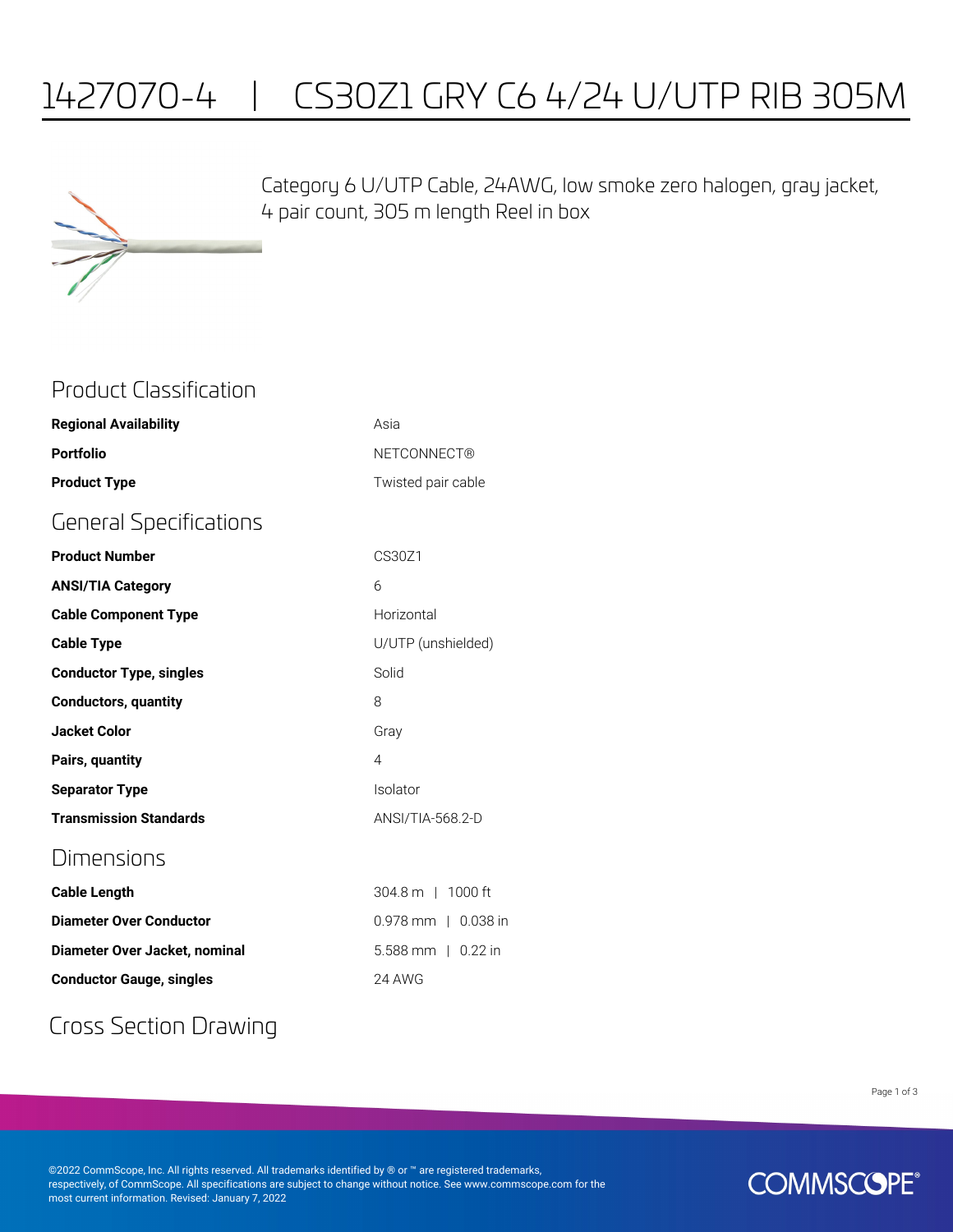# 1427070-4 | CS30Z1 GRY C6 4/24 U/UTP RIB 305M

| Jacket ———       |  |
|------------------|--|
| Pair Insulation- |  |
| Isolator ————    |  |
| Conductor        |  |
|                  |  |
|                  |  |

| <b>Electrical Specifications</b>          |           |
|-------------------------------------------|-----------|
| <b>Characteristic Impedance</b>           | $100$ ohm |
| <b>Characteristic Impedance Tolerance</b> | $±15$ ohm |

| <b>Nominal Velocity of Propagation (NVP)</b> | 68 % |
|----------------------------------------------|------|
| <b>Operating Voltage, maximum</b>            | 80 V |

**Remote Powering** Fully complies with the recommendations set forth by IEEE 802.3bt (Type 4) for the safe delivery of power over LAN cable when installed according to ISO/IEC 14763-2, CENELEC EN 50174-1, CENELEC EN 50174-2 or TIA TSB-184-A

### Material Specifications

| <b>Conductor Material</b>  | Bare copper                   |
|----------------------------|-------------------------------|
| <b>Insulation Material</b> | Polvolefin                    |
| <b>Jacket Material</b>     | Low Smoke Zero Halogen (LSZH) |
| <b>Separator Material</b>  | Polyolefin                    |

#### Environmental Specifications

| Installation temperature     | 0 °C to +60 °C (+32 °F to +140 °F)    |
|------------------------------|---------------------------------------|
| <b>Operating Temperature</b> | $-20$ °C to +60 °C (-4 °F to +140 °F) |
| <b>Acid Gas Test Method</b>  | IEC 60754-2                           |
| <b>Environmental Space</b>   | Low Smoke Zero Halogen (LSZH)         |
| <b>Flame Test Method</b>     | IEC 60332-1                           |

Page 2 of 3

©2022 CommScope, Inc. All rights reserved. All trademarks identified by ® or ™ are registered trademarks, respectively, of CommScope. All specifications are subject to change without notice. See www.commscope.com for the most current information. Revised: January 7, 2022